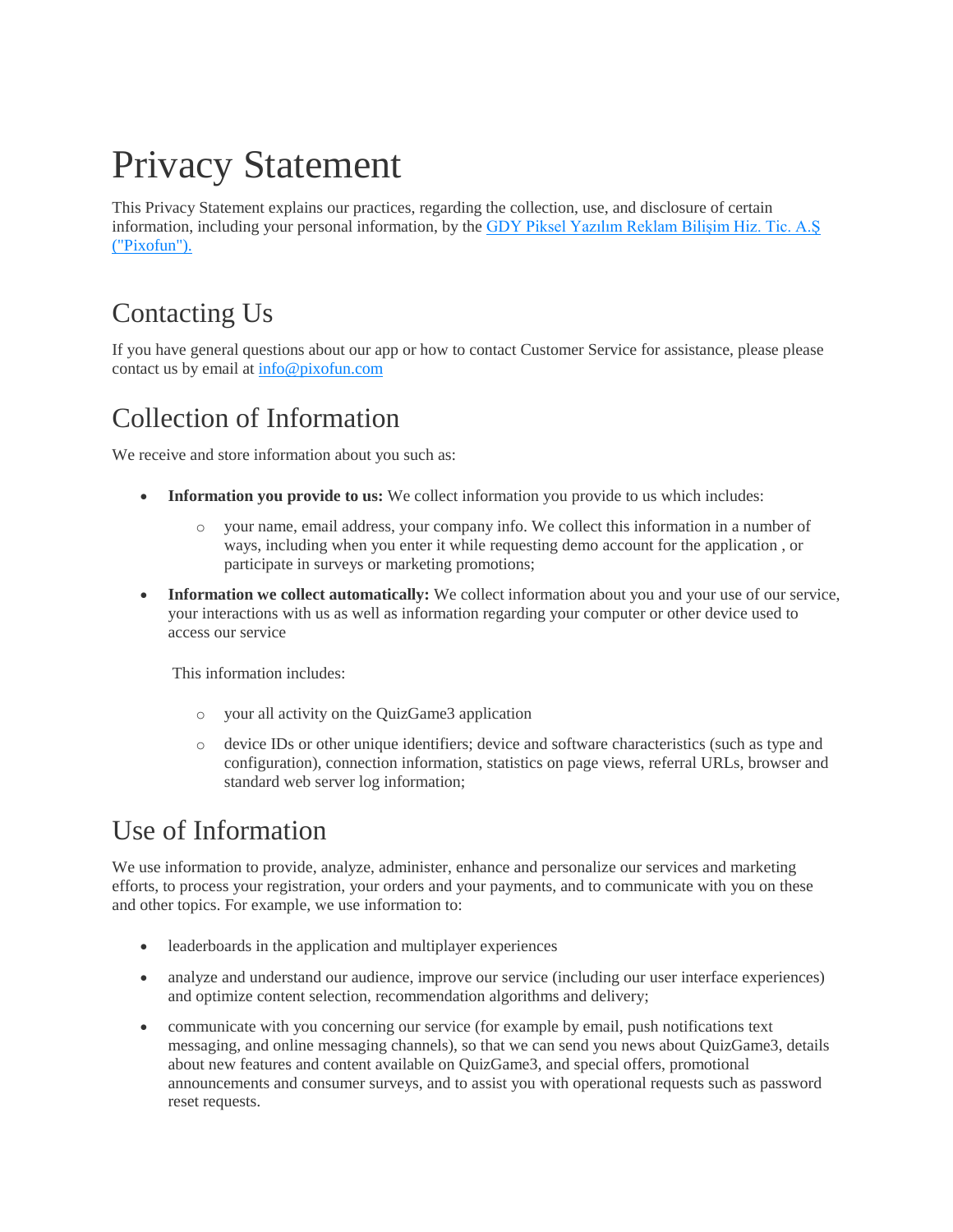## Disclosure of Information

- We do not share your personal information with third-parties unless it is necessary to offer the Service or required by law
- We may be required to access and disclose personally-identifiable information in response to lawful requests, such as subpoenas or court orders, or in compliance with applicable laws. Additionally, we may access and share account or other personally-identifiable information when we believe it is necessary to comply with law, to protect our interests or property, to prevent fraud or other illegal activity perpetrated through the Service or using the QuizGame name, or to prevent imminent harm.

## Your Information and Rights

You can request access to your personal information, or correct or update out-of-date or inaccurate personal information we hold about you.

To make requests, or if you have any other question regarding our privacy practices, please contact us at info@pixofun.com.

We may reject requests that are unreasonable or not required by law, including those that would be extremely impractical, could require disproportionate technical effort, or could expose us to operational risks such as free trial fraud. We may retain information as required or permitted by applicable laws and regulations, including to honor your choices, for our billing or records purposes and to fulfill the purposes described in this Privacy Statement.

Consistent with legal requirements and limitations, you can ask us:

- to see what personal information we hold about you;
- to erase your personal information;
- to port your personal information; and
- to restrict our use of your personal information.

Please note that we will likely require additional information from you in order to honor your requests.

#### Security

We use reasonable administrative, logical, physical and managerial measures to safeguard your personal information against loss, theft and unauthorized access, use and modification. Unfortunately, no measures can be guaranteed to provide 100% security. Accordingly, we cannot guarantee the security of your information.

Moreover, we are not responsible for the security of information you transmit to us over networks that we do not control, including the Internet and wireless networks.

We retain the information collected via the QuizGame until such time as you choose to close your QuizGame Account. After that time, we may anonymize and aggregate the data and retain the data in that form for the same analytical purposes stated above.